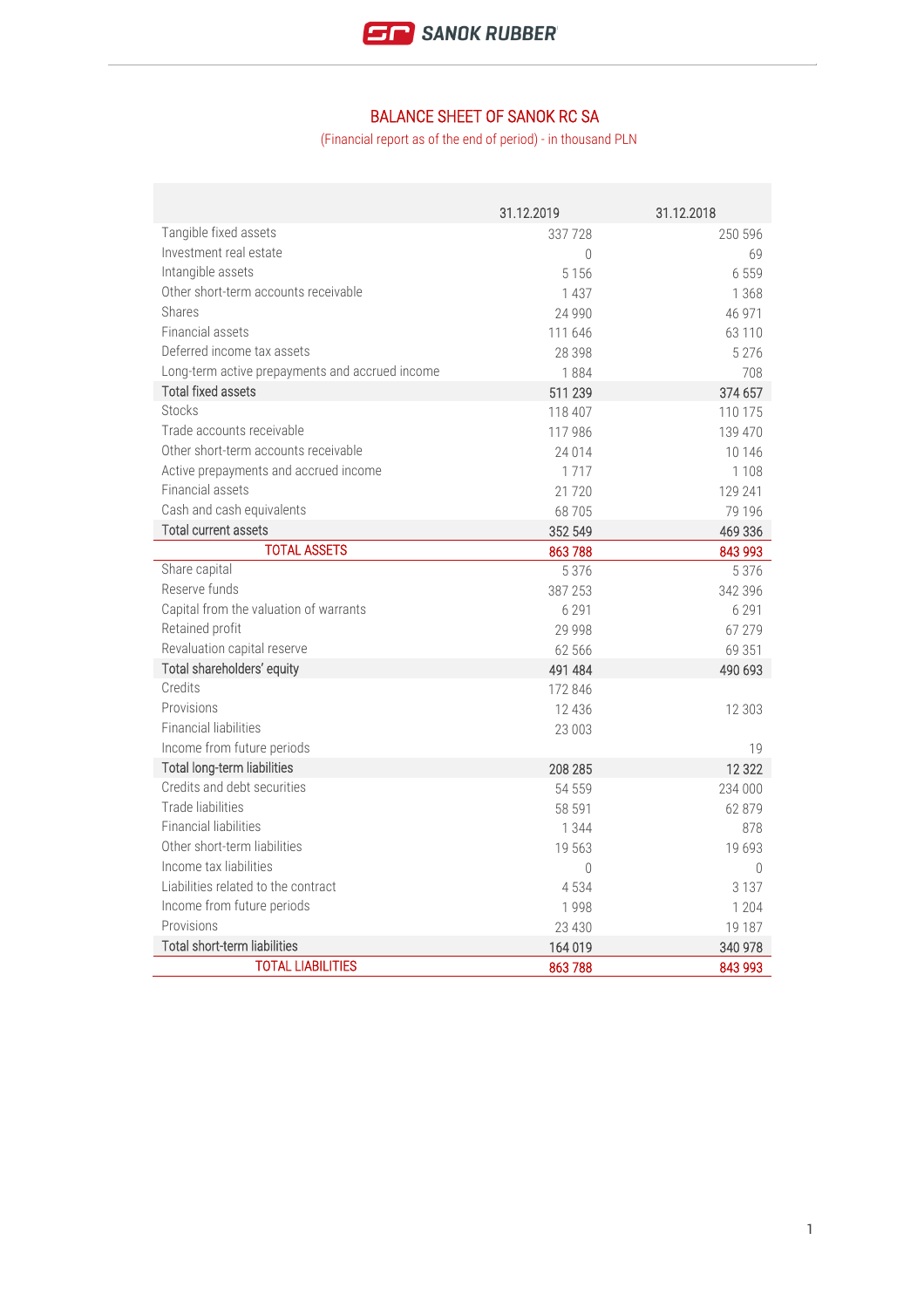## PROFIT AND LOSS ACCOUNT OF SANOK RC SA

in thousand PLN

|                                                                                                    | 01.01.2019 | 01.01.2018 |
|----------------------------------------------------------------------------------------------------|------------|------------|
|                                                                                                    | 31.12.2019 | 31.12.2018 |
| Sales revenue                                                                                      | 745 052    | 733 969    |
| Cost of sales                                                                                      | 616 346    | 585 411    |
| Gross profit on sales                                                                              | 128706     | 148 558    |
| Selling cost                                                                                       | 11 9 5 2   | 10 901     |
| General and administrative expenses                                                                | 59 4 9 6   | 52791      |
| Core business result                                                                               | 57 258     | 84 866     |
| Other operating income                                                                             | 1895       | 1917       |
| Other operating expenses                                                                           | 2924       | 1415       |
| Loss (profit) due to impairment (reversal of losses) of<br>trade receivables and other receivables | 11 432     | 4 4 7 5    |
| Operating result                                                                                   | 44797      | 80 893     |
| Interest income                                                                                    | 7025       | 7781       |
| Other financial income                                                                             | 5 1 5 8    | 5 6 0 5    |
| Financial expenses                                                                                 | 44 870     | 4 2 8 3    |
| Pre-tax profit                                                                                     | 12 110     | 89 996     |
| Income tax                                                                                         | $-22218$   | 18 9 12    |
| current                                                                                            | 781        | 19587      |
| deferred                                                                                           | $-3201$    | $-675$     |
| deferred (activities in Polish Investment Zone)                                                    | $-19798$   |            |
| Net profit                                                                                         | 34 3 28    | 71 084     |
| Weighted-average number of shares                                                                  | 26 881 922 | 26 881 922 |
| Earnings per share                                                                                 | 1,17       | 2,64       |
| Weighted-average diluted number of shares                                                          | 27 509 164 | 27 509 164 |
| Diluted earnings per share                                                                         | 1,15       | 2,58       |
| Revenue from sales of products                                                                     | 715 183    | 706 932    |
| Revenue from sales of goods and materials                                                          | 7989       | 3 2 6 6    |
| Other revenues                                                                                     | 21880      | 23771      |
| Total sales revenue including                                                                      | 745 052    | 733 969    |
| of witch                                                                                           |            |            |
| revenue generated locally                                                                          | 253 486    | 251 901    |
| revenues from foreign contractors                                                                  | 491 566    | 482 068    |